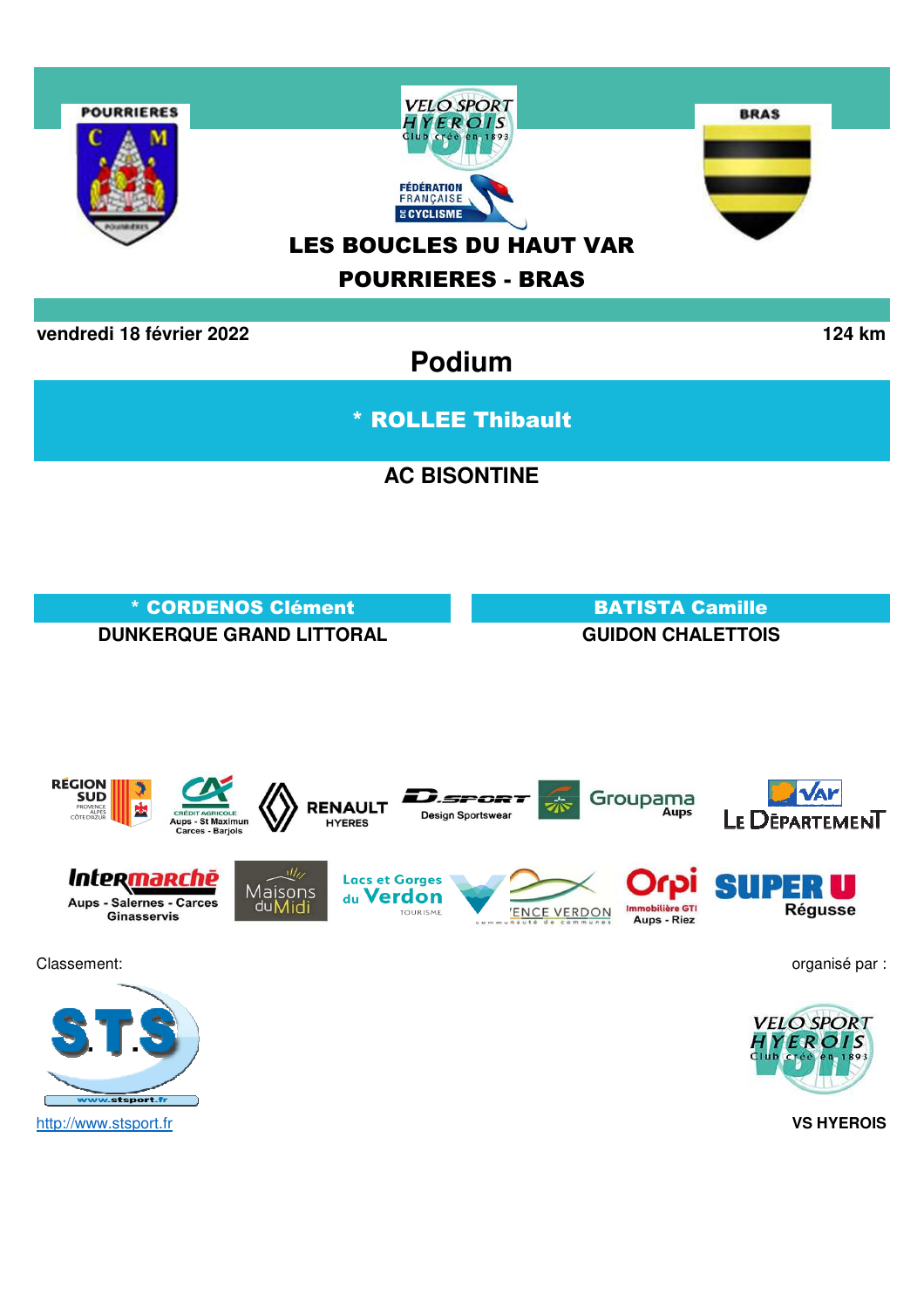

**vendredi 18 février 2022**

#### **LES BOUCLES DU HAUT VARPOURRIERES - BRAS**





|                | vendredi 18 février 2022                    |                                                      |              |           |                                                              |                                      |              |     |                                                              | Moyenne du Premier 43,872 km/h pour 124 km                               |              |
|----------------|---------------------------------------------|------------------------------------------------------|--------------|-----------|--------------------------------------------------------------|--------------------------------------|--------------|-----|--------------------------------------------------------------|--------------------------------------------------------------------------|--------------|
| PI.            | <b>Dos</b><br><b>Nom Prénom</b>             | Equipe                                               | <b>Temps</b> | Pl. Dos   | <b>Nom Prénom</b>                                            | Equipe                               | <b>Temps</b> |     | Pl. Dos<br><b>Nom Prénom</b>                                 | <b>Equipe</b>                                                            | <b>Temps</b> |
|                | * ROLLEE Thibault (FRA/1)<br>19             | AC BISONTINE                                         | 2h49'35'     | 57<br>92  | PULLEN Daniel (GBR/1)                                        | ASPTT NANCY MEURTHE ET MOSELLE       |              |     | 113 133 BRUNO Antoine (FRA/2)                                | VÉLO CLUB TOURNUS-PASSION BOULANGE                                       |              |
| $\overline{2}$ | 170<br>* CORDENOS Clément (FRA/1)           | DUNKERQUE GRAND LITTORAL                             | à 00'        | 58        | 189 TUCKER Guy (GBR/2)                                       | <b>ES TORIGNI</b>                    |              |     | 114 130 STEMPEL Cédric (FRA/2)                               | <b>ISSOIRE CYCLISME COMPETITON</b>                                       |              |
| 3              | 64<br>BATISTA Camille (FRA/1)               | <b>GUIDON CHALETTOIS</b>                             |              | 59        | 162 STOPA Guillaume (FRA/1)                                  | TEAM MACADAM'S COWBOYS               |              |     | 115 66<br>FORESTIER Loïc (FRA/1)                             | <b>GUIDON CHALETTOIS</b>                                                 |              |
| $\overline{4}$ | PIERRE Alexis (FRA/1)<br>56                 | VC ROUEN 76                                          |              | 60        | 131 GANDREY Carl (FRA/1)                                     | VÉLO CLUB TOURNUS-PASSION BOULANGE   |              |     | 116 68<br>* POLETTO Antoine (FRA/2)                          | <b>GUIDON CHALETTOIS</b>                                                 |              |
| 5              | 37<br>* KRAEMER Léo (FRA/1)                 | SCO DIJON - TEAM MATERIEL VELO.COM                   |              | 61        | 136 JAVOUHEY Clément (FRA/2)                                 | VÉLO CLUB TOURNUS-PASSION BOULANGE   |              |     | 117 57<br><b>MAFFEIS Dany (FRA/1)</b>                        | PARIS CYCLISTE OLYMPIQUE                                                 | à 42"        |
| 6              | 14<br>ROGER Gabriel (FRA/1)                 | AVC AIX EN PROVENCE                                  |              | 62        | 147 ROSE Christophe (FRA/2)                                  | <b>OCC ANTIBES</b>                   |              |     | 118 108 KNECHT Noah (FRA/1)                                  | <b>BOURG AIN CYCLISME</b>                                                | à 44"        |
| 7              | 60<br>ROUSSEL Hugo (FRA/1)                  | PARIS CYCLISTE OLYMPIQUE                             |              | 63<br>53  | * BAUTRAIT Corentin (FRA/2)                                  | VC ROUEN 76                          |              |     | 119 109 LE CAM Brendan (FRA/1)                               | <b>BOURG AIN CYCLISME</b>                                                | à 47'        |
| 8              | MALLE Nicolas (FRA/1)<br>71                 | TEAM BRICQUEBEC COTENTIN                             |              | 64<br>139 | * VIAL Gautier (FRA/2)                                       | CORBAS LYON METROPOLE                |              |     | 120 62<br>* MACE Marius (FRA/1)                              | PARIS CYCLISTE OLYMPIQUE                                                 | à 01'05"     |
| 9              | 158 MARASCO Lorenzo (FRA/1)                 | TEAM MACADAM'S COWBOYS                               |              | 65<br>180 | * GALOCHE Thomas (FRA/2)                                     | VC VAULX EN VELIN                    |              | 121 | $\overline{4}$<br>* TESSIORE Tommaso (ITA)                   | UC MONACO                                                                | à 01'15"     |
| 10             | 103 ROSA Tommaso (ITA)                      | CICLISTICA ROSTESE ITALIEN                           |              | 66<br>85  | <b>BOURE Erwann (FRA/2)</b>                                  | DN OCCITANIE                         |              |     | 122 52<br>* JACQUEMIN Théo (FRA/2)                           | VC ROUEN 76                                                              | à 01'19"     |
| 11             | 12 <sup>2</sup><br>KONIJN Alexander (NED/1) | AVC AIX EN PROVENCE                                  |              | 75<br>67  | SHPAKOUSKI Yahor (BLR/1)                                     | TEAM BRICQUEBEC COTENTIN             |              |     | 123 41<br>* CHAUSSIVERT Jean (FRA/2)                         | SCO DIJON - TEAM MATERIEL VELO.COM                                       | à 01'22"     |
| 12             | 27<br>HANSART Philéas (FRA/1)               | CYCLO CLUB NOGENT SUR OISE                           |              | 68<br>82  | * LAYMOND Maxime (FRA/2)                                     | CR4C ROANNE                          |              |     | 124 106 ANDERSEN Sander (DEN/1)                              | <b>BOURG AIN CYCLISME</b>                                                |              |
| 13             | 80<br>MARIN Julien (FRA/1)                  | CR4C ROANNE                                          |              | 69<br>34  | LESAGE Corentin (FRA/1)                                      | EC ST ETIENNE                        |              |     | 125 107 GUILLOT Jocelyn (FRA/1)                              | <b>BOURG AIN CYCLISME</b>                                                |              |
| 14             | 176 TOUBOUL Steeve (FRA/2)                  | <b>BMC BEZIERS</b>                                   |              | 36<br>70  | * BATHIARD Rémy (FRA/1)                                      | SCO DIJON - TEAM MATERIEL VELO.COM   |              |     | 126 70<br>VILLEMIN Alan (FRA/1)                              | <b>GUIDON CHALETTOIS</b>                                                 | à 01'24'     |
| 15             | 39<br>* POULARD Baptiste (FRA/2)            | SCO DIJON - TEAM MATERIEL VELO.COM                   |              | 71<br>174 | <b>GAILLARD Florian (FRA/2)</b>                              | <b>BMC BEZIERS</b>                   |              |     | 127 172 VANDERMEERSCH Emilien (FRA/1DUNKERQUE GRAND LITTORAL |                                                                          | à 01'27"     |
| 16             | 119 CHAN TSIN Romain (FRA/1)                | US STE AUSTREBERTHE PAVILLY BARENTIN                 |              | 72        | 100 GASPARETTO Gioele (ITA)                                  | CICLISTICA ROSTESE ITALIEN           |              |     | 128 46<br>DUCRET Justin (FRA/1)                              | CHARVIEU CHAVAGNEUX ISERE CYCLISME                                       | à 01'57'     |
| 17             | 89<br>* WATTELLE Célestin (FRA/2)           | DN OCCITANIE                                         |              | 73<br>114 | <b>COLLUCCINI Nicolas (FRA/1)</b>                            | SPRINTER NICE METROPOLE              |              |     | 129 26<br>JOT Hugo (FRA/1)                                   | CYCLO CLUB NOGENT SUR OISE                                               |              |
| 18             | 25<br>PASTOT Vincent (FRA/1)                | CYCLO CLUB NOGENT SUR OISE                           |              | 74<br>81  | RONGERE Quentin (FRA/1)                                      | CR4C ROANNE                          |              |     | 130 141 TAIEB Raphaël (FRA/2)                                | CORBAS LYON METROPOLE                                                    | à 02'20'     |
| 19             | 35 LOISY Tanguy (FRA/1)                     | EC ST ETIENNE                                        |              | 75<br>28  | MARTHE Nicolas (BEL/1)                                       | CYCLO CLUB NOGENT SUR OISE           |              |     | 131 150 HERER Aurélien (FRA/2)                               | <b>OCC ANTIBES</b>                                                       |              |
| 20             | 112 * NISSAS Joris (FRA/2)                  | <b>BOURG AIN CYCLISME</b>                            |              | 76<br>134 | <b>CHANUT Lucas (FRA/2)</b>                                  | VÉLO CLUB TOURNUS-PASSION BOULANGE   |              |     | 132 163 TRABUC Alexis (FRA/2)                                | <b>VS HYEROIS</b>                                                        |              |
| 21             | 18<br>* WALLIANG Thibault (FRA/1)           | AC BISONTINE                                         |              | 77<br>5   | * PEDERSEN Eric (SWE)                                        | UC MONACO                            |              |     | 133 49<br><b>SOLER Arthur (FRA/2)</b>                        | CHARVIEU CHAVAGNEUX ISERE CYCLISME                                       |              |
| 22             | 105 LAINO Edoardo (ITA)                     | CICLISTICA ROSTESE ITALIEN                           |              | 78        | 116 FAVARD Gatien (FRA/1)                                    | SPRINTER NICE METROPOLE              |              |     | 134 87<br>* VEDEL Gabin (FRA/2)                              | DN OCCITANIE                                                             |              |
| 23             | 144 BODNAR Bastien (FRA/2)                  | <b>LIV AURE</b>                                      |              | 79<br>63  | MARCOUX Rémi (FRA/1)                                         | PARIS CYCLISTE OLYMPIQUE             |              |     | 135 69<br>SOLUCH Baptiste (FRA/2)                            | <b>GUIDON CHALETTOIS</b>                                                 |              |
| 24             | 183 TOURDE Victor (FRA/1)                   | VC VAULX EN VELIN                                    |              | 80        | 129 SALVY Jules (FRA/2)                                      | <b>ISSOIRE CYCLISME COMPETITON</b>   |              |     | 136 17<br>* KERVINEN Leevi (FIN/2)                           | <b>AC BISONTINE</b>                                                      |              |
| 25             | 125 BENCHEHIDA Djilali (ALG/2)              | <b>ISSOIRE CYCLISME COMPETITON</b>                   |              | 81<br>79  | TRESCARTE Vincent (FRA/2)                                    | CR4C ROANNE                          |              |     | 137 43<br>REINA Nathan (FRA/1)                               | CHARVIEU CHAVAGNEUX ISERE CYCLISME                                       |              |
| 26             | 120 CHOPIER Loïc (FRA/1)                    | US STE AUSTREBERTHE PAVILLY BARENTIN                 |              | 82        | 159 JUMEAUX Louis (FRA/2)                                    | TEAM MACADAM'S COWBOYS               |              |     | 138 55<br>* LEPOITTEVIN DUBOST Joris (FR/VC ROUEN 76         |                                                                          |              |
| 27             | 13 * RAUS Jerome (BEL/2)                    | AVC AIX EN PROVENCE                                  |              | 95<br>83  | <b>WOZNIAK Szymon (POL/1)</b>                                | ASPTT NANCY MEURTHE ET MOSELLE       |              |     | 139 187 QUINDRY Emeric (FRA/1)                               | <b>ES TORIGNI</b>                                                        |              |
| 28             | 179 FOURNIER Nicolas (FRA/1)                | VC VAULX EN VELIN                                    |              | 84<br>84  | FAYOLLE Mehdi (FRA/1)                                        | CR4C ROANNE                          |              |     | 140 173 * MURARO Nicolas (FRA/2)                             | <b>BMC BEZIERS</b>                                                       |              |
| 29             | 32 CHAILLAN Emanuel (FRA/1)                 | EC ST ETIENNE                                        |              | 85<br>9   | BREUILLARD Nicolas (FRA/1)                                   | AVC AIX EN PROVENCE                  |              |     | 141 157 GRIMARD Antoine (FRA/2)                              | TEAM MACADAM'S COWBOYS                                                   |              |
| 30             | 138 * COLAUT Lilian (FRA/2)                 | CORBAS I YON METROPOLE                               |              | 86<br>58  | * LEVON Eliott (FRA/2)                                       | PARIS CYCLISTE OLYMPIQUE             |              |     | 142 135 JUSSELIN Théo (FRA/2)                                | VÉLO CLUB TOURNUS-PASSION BOULANGE                                       |              |
| 31             | 160 * PELOQUIN Leonard (CAN/2)              | TEAM MACADAM'S COWROYS                               |              | 87<br>61  | * DURAND Dylan (FRA/2)                                       | PARIS CYCLISTE OLYMPIQUE             |              |     | 143 185<br>* BONNEAU Mattheo (FRA/2)                         | <b>ES TORIGNI</b>                                                        |              |
| 32             | 143 DE JONCKHEERE Johan (FRA/1)             | <b>LIV AURE</b>                                      |              | 88        | 140 WAIS Ahmad Badreddin (SYR/1)                             | CORBAS LYON METROPOLE                |              | 144 | * CHOUFFE Lenny (FRA/2)<br>16                                | <b>AC BISONTINE</b>                                                      |              |
| 33             | 31<br>CAILLIAU Taïno (FRA/1)                | EC ST ETIENNE                                        |              | 89<br>78  | <b>BARBEZAT Martial (FRA/2)</b>                              | CR4C ROANNE                          |              |     | 145 59<br>* LOUVRIER Erwan (FRA/1)                           | PARIS CYCLISTE OLYMPIQUE                                                 |              |
| 34             | 137 MALBREIL Romain (FRA/2)                 | CORBAS LYON METROPOLE                                |              | 90<br>45  | * MARTIN Louison (FRA/2)                                     | CHARVIEU CHAVAGNEUX ISERE CYCLISME   |              |     | 146 93<br>BOULZAT Simon (FRA/2)                              | ASPTT NANCY MEURTHE ET MOSELLE                                           |              |
| 35             | CAILLAUD Francis (FRA/2)<br>30              | EC ST ETIENNE                                        |              | 91<br>99  | ALBERTI Stefano (ITA)                                        | CICLISTICA ROSTESE ITALIEN           |              | ab  | ARCANGELI Romain (FRA/2)<br>-8                               | AVC AIX EN PROVENCE                                                      |              |
| 36             | 73<br>* MEAL Theo (FRA/1)                   | TEAM BRICQUEBEC COTENTIN                             |              | 92<br>-38 | * RAMBAULT Axel (FRA/1)                                      | SCO DIJON - TEAM MATERIEL VELO.COM   |              | ab  | 10<br><b>ERMENAULT Corentin (FRA/1)</b>                      | AVC AIX EN PROVENCE                                                      |              |
| 37             | 23<br>* FRANCOME Alexandre (FRA/1)          | CYCLO CLUB NOGENT SUR OISE                           |              | 93        | 123 * TERADA Yoshiki (JPN/1)                                 | US STE AUSTREBERTHE PAVILLY BARENTIN |              | ab  | * CAMPIONI Matéo (FRA/1)<br>15                               | <b>AC BISONTINE</b>                                                      |              |
| 38             | 122 SIMON Yohann (FRA/1)                    | US STE AUSTREBERTHE PAVILLY BARENTIN                 |              | 94        | 178 NOGUERA Camille (FRA/2)                                  | <b>BMC BEZIERS</b>                   |              | ab  | 47<br>* HUSNI Thomas (FRA/2)                                 | CHARVIEU CHAVAGNEUX ISERE CYCLISME                                       |              |
| 39             | 124 BEAUNE Mavric (FRA/1)                   | US STE AUSTREBERTHE PAVILLY BARENTIN                 |              | 95<br>50  | CARLOT Matéo (FRA/1)                                         | VC ROUEN 76                          |              | ab  | 65<br>* DUC Maxence (FRA/1)                                  | <b>GUIDON CHALETTOIS</b>                                                 |              |
| 40             | 74 HEBERT Ambroise (FRA/1)                  | TEAM BRICQUEBEC COTENTIN                             |              | 96<br>101 | RUSSO Enrico (ITA)                                           | CICLISTICA ROSTESE ITALIEN           |              | ab  | 67<br>* TRICOT Corentin (FRA/2)                              | <b>GUIDON CHALETTOIS</b>                                                 |              |
| 41             | 175 DIAZ Alexandre (FRA/2)                  | <b>BMC BEZIERS</b>                                   |              | 97        | 164 * DUSSAP Valentin (FRA/2)                                | <b>VS HYEROIS</b>                    |              | ab  | 86<br>* VIGNES Lucas (FRA/2)                                 | DN OCCITANIE                                                             |              |
| 42             | * SZIJÁRTÓ Zétény (HUN)<br>$\mathbf{1}$     | UC MONACO                                            |              | 98        | 149 HERER Marek (FRA/2)                                      | <b>OCC ANTIBES</b>                   |              | ab  | 90<br><b>FERNANDEZ Benoît (FRA/2)</b>                        | DN OCCITANIE                                                             |              |
| 43             | 142 * AMBERT Nicolas (FRA/2)                | UV AUBE                                              |              | 99<br>181 | * MOISAN Emmanuel (FRA/2)                                    | <b>VC VAULX EN VELIN</b>             |              | ab  | 94<br><b>BREMONT Lucas (FRA/2)</b>                           | ASPTT NANCY MEURTHE ET MOSELLE                                           |              |
| 44             | 102 MAGNUS Henneberg (DEN)                  | CICLISTICA ROSTESE ITALIEN                           |              | 100 98    | BIETRY Sacha (FRA/1)                                         | ASPTT NANCY MEURTHE ET MOSELLE       |              | ab  | 104 * DI SILVESTRO Jacopo (ITA)                              | CICLISTICA ROSTESE ITALIEN                                               |              |
| 45             | 161 SEMON Loïc (FRA/2)                      | TEAM MACADAM'S COWBOYS                               |              | 101 72    | <b>BOURGNEUF MONCLAIR Lilian (FFTEAM BRICQUEBEC COTENTIN</b> |                                      |              | ab  | 115 FOURMY Nathan (FRA/1)                                    | SPRINTER NICE METROPOLE                                                  |              |
| 46             | 113 BOTTIN Timo (FRA/2)                     | SPRINTER NICE METROPOLE                              |              |           | 102 171 * LECLERCQ Clément (FRA/2)                           | DUNKERQUE GRAND LITTORAL             |              | ab  | 127 CHABERT Sébastien (FRA/2)                                |                                                                          |              |
| 47             | 148 MOCINI Federico (FRA/2)                 | <b>OCC ANTIBES</b>                                   |              | 103 24    | SEUWIN Paul (FRA/1)                                          | CYCLO CLUB NOGENT SUR OISE           |              | ab  | 128 CHERION Baptiste (FRA/1)                                 | <b>ISSOIRE CYCLISME COMPETITON</b><br><b>ISSOIRE CYCLISME COMPETITON</b> |              |
| 48             | 167 * ANCHAIN Paul (FRA/2)                  |                                                      |              | 104 6     | * MÉSZÁROS Bence (HUN)                                       |                                      |              | ab  | 146 BRICE Aurélien (FRA/2)                                   |                                                                          |              |
| 49             | 168 * BAUDUIN Antoine (FRA/1)               | DUNKERQUE GRAND LITTORAL<br>DUNKERQUE GRAND LITTORAL |              | 105 54    | * CHATONNET Toby (FRA/2)                                     | UC MONACO<br>VC ROUEN 76             |              | ab  | 151 * OLIVES Kevin (FRA/2)                                   | UV AUBE<br><b>OCC ANTIBES</b>                                            |              |
| 50             | * FONTENAY Nathan (FRA/2)<br>11             |                                                      |              | 106 51    | * DELARUE Max (FRA/2)                                        | VC ROUEN 76                          |              | ab  | 156 LOUIS Robin (FRA/1)                                      |                                                                          |              |
| 51             | 76<br>* CORNU Benjamin (FRA/1)              | AVC AIX EN PROVENCE<br>TEAM BRICQUEBEC COTENTIN      |              |           | 107 22 HAMON Nicolas (FRA/1)                                 | CYCLO CLUB NOGENT SUR OISE           |              | ab  | 165 * ROBIC Julien (FRA/2)                                   | TEAM MACADAM'S COWBOYS<br><b>VS HYEROIS</b>                              |              |
| 52             | 117 HAGEN Julien (BEL/2)                    | SPRINTER NICE METROPOLE                              |              |           | 108 132 GUYOT Maxime (FRA/2)                                 | VÉLO CLUB TOURNUS-PASSION BOULANGE   | à 28         | ab  | * FRANÇOIS Jonas (BEL/2)<br>169                              | DUNKERQUE GRAND LITTORAL                                                 |              |
| 53             | 96 PIERRAT Julien (FRA/1)                   | ASPTT NANCY MEURTHE ET MOSELLE                       |              |           | 109 145 * PROTIN Célian (FRA/1)                              | UV AUBE                              |              | ab  | 182 PLAISANT Lucas (FRA/1)                                   | VC VAULX EN VELIN                                                        |              |
| 54             | 121 BOULENGER Adrien (FRA/2)                | US STE AUSTREBERTHE PAVILLY BARENTIN                 |              |           | 110 77 CHAUVIN Tom (FRA/1)                                   | TEAM BRICQUEBEC COTENTIN             |              | ab  | 186 * REVERT Thibault (FRA/2)                                | <b>ES TORIGNI</b>                                                        |              |
| 55             | 184 CHAUVIN Scott (FRA/1)                   | <b>ES TORIGNI</b>                                    |              |           | 111 188 PAVIC Yanis (FRA/2)                                  | <b>ES TORIGNI</b>                    | à 32"        | lab | 190 VIGNET Pierre (FRA/2)                                    | <b>ES TORIGNI</b>                                                        |              |
| 56             | 83 * BAUER Mikk (EST/2)                     | CR4C ROANNE                                          |              |           | 112 177 BOUDIGNON Jérémy (FRA/2)                             | <b>BMC BEZIERS</b>                   |              |     |                                                              |                                                                          |              |
|                |                                             |                                                      |              |           |                                                              |                                      |              |     |                                                              |                                                                          |              |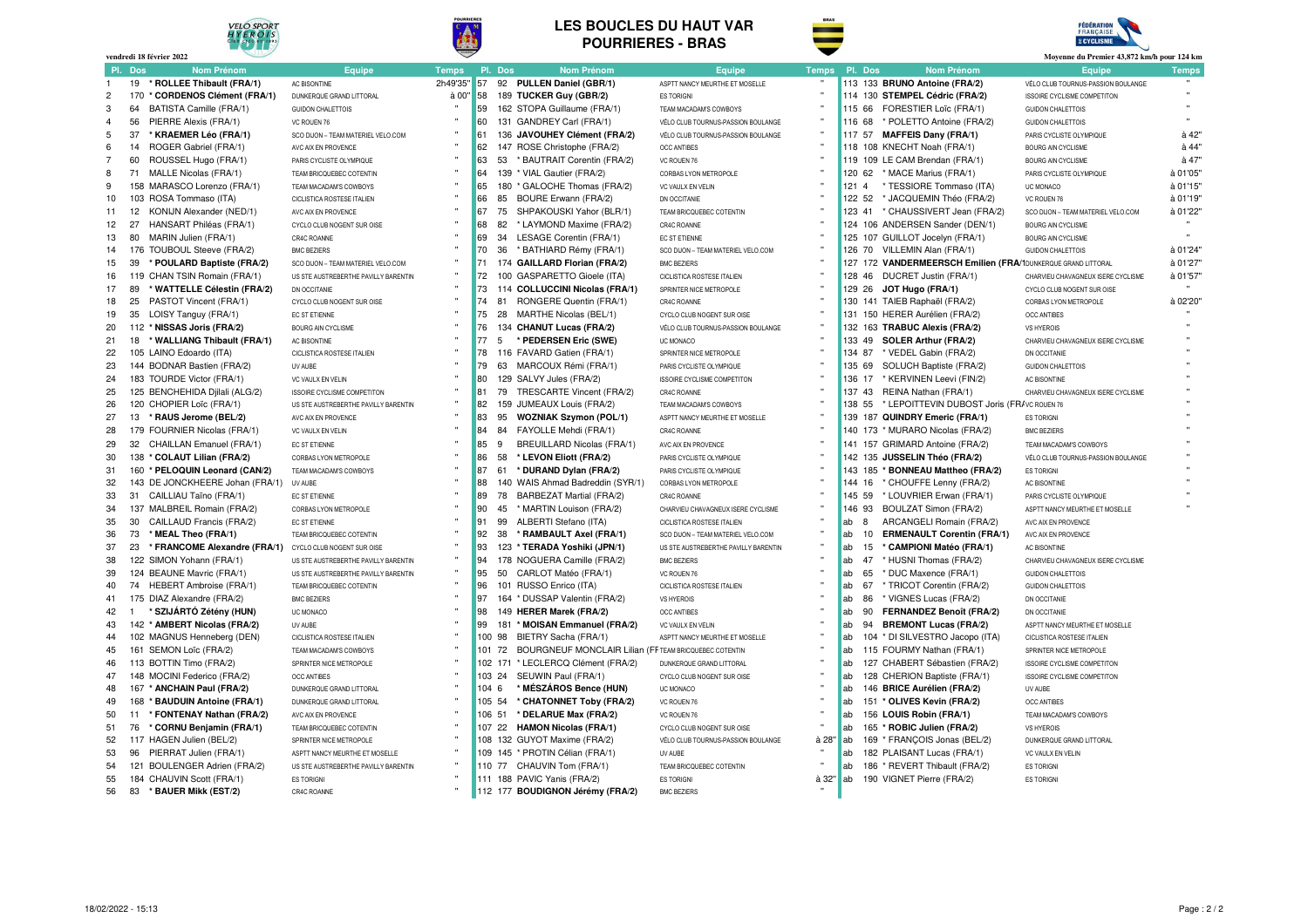

### **LES BOUCLES DU HAUT VAR POURRIERES - BRAS**





## **Grimpeurs**



|                                  |            | р                  |               |            |           |            | GPM <sub>2</sub>   |               |            |
|----------------------------------|------------|--------------------|---------------|------------|-----------|------------|--------------------|---------------|------------|
| <b>Rg</b>                        | <b>Dos</b> | <b>Prénom Nom</b>  | <b>Equipe</b> | <b>Pts</b> | Rg        | <b>Dos</b> | <b>Prénom Nom</b>  | <b>Equipe</b> | <b>Pts</b> |
|                                  | 59         | Erwan LOUVRIER     | <b>PCO</b>    | 5          |           | 109        | Brendan LE CAM     | <b>BAC</b>    |            |
| 2                                | 23         | Alexandre FRANCOME | <b>CCN</b>    | 3          | 2         | 59         | Erwan LOUVRIER     | <b>PCO</b>    |            |
| 3                                | 56         | Alexis PIERRE      | <b>VCR</b>    | 2          | 3         | 56         | Alexis PIERRE      | <b>VCR</b>    |            |
| 4                                | 9          | Nicolas BREUILLARD | <b>AIX</b>    |            | 4         | 57         | Dany MAFFEIS       | <b>PCO</b>    |            |
| <b>Classements des Grimpeurs</b> |            |                    |               |            |           |            |                    |               |            |
| Rg,                              | <b>Dos</b> | <b>Prénom Nom</b>  | <b>Equipe</b> | <b>Pts</b> | <b>Rg</b> | <b>Dos</b> | <b>Prénom Nom</b>  | <b>Equipe</b> | <b>Pts</b> |
|                                  | 59         | Erwan LOUVRIER     | <b>PCO</b>    | 8          | 4         | 23         | Alexandre FRANCOME | <b>CCN</b>    | 3          |
| ິ                                | 109.       | Brendan LE CAM     | <b>BAC</b>    | 5          | 5         | 57         | Dany MAFFEIS       | <b>PCO</b>    |            |
| 3                                | 56         | Alexis PIERRE      | VCR           | 4          | 6         | 9          | Nicolas BREUILLARD | AIX           |            |



# **Meilleur Sprinteurs**



|                    |            | <b>Sprint 1</b>    |               |            |    |            | <b>Sprint 2</b>    |               |            |
|--------------------|------------|--------------------|---------------|------------|----|------------|--------------------|---------------|------------|
| Rg                 | <b>Dos</b> | <b>Prénom Nom</b>  | <b>Equipe</b> | Pts        | Rg | <b>Dos</b> | <b>Prénom Nom</b>  | <b>Equipe</b> | <b>Pts</b> |
|                    | 57         | Dany MAFFEIS       | <b>PCO</b>    | 5          |    | 57         | Dany MAFFEIS       | <b>PCO</b>    |            |
| 2                  | 109.       | Brendan LE CAM     | <b>BAC</b>    | 3          | 2  | 109        | Brendan LE CAM     | <b>BAC</b>    |            |
| 3                  | 59         | Erwan LOUVRIER     | <b>PCO</b>    | 2          | 3  | 56         | Alexis PIERRE      | <b>VCR</b>    | ົ          |
| 4                  | 23         | Alexandre FRANCOME | <b>CCN</b>    |            | 4  | 9          | Nicolas BREUILLARD | <b>AIX</b>    |            |
| <b>Classements</b> |            |                    |               |            |    |            |                    |               |            |
| Rg                 | <b>Dos</b> | <b>Prénom Nom</b>  | <b>Equipe</b> | <b>Pts</b> | Rg | <b>Dos</b> | Prénom Nom         | <b>Equipe</b> | <b>Pts</b> |
|                    | 57         | Dany MAFFEIS       | <b>PCO</b>    | 10         | 4  | 59         | Erwan LOUVRIER     | <b>PCO</b>    | റ          |
| 2                  | 109        | Brendan LE CAM     | <b>BAC</b>    | 6          | 5  | 9          | Nicolas BREUILLARD | <b>AIX</b>    |            |
| 3                  | 56         | Alexis PIERRE      | <b>VCR</b>    | 2          | 6  | 23         | Alexandre FRANCOME | <b>CCN</b>    |            |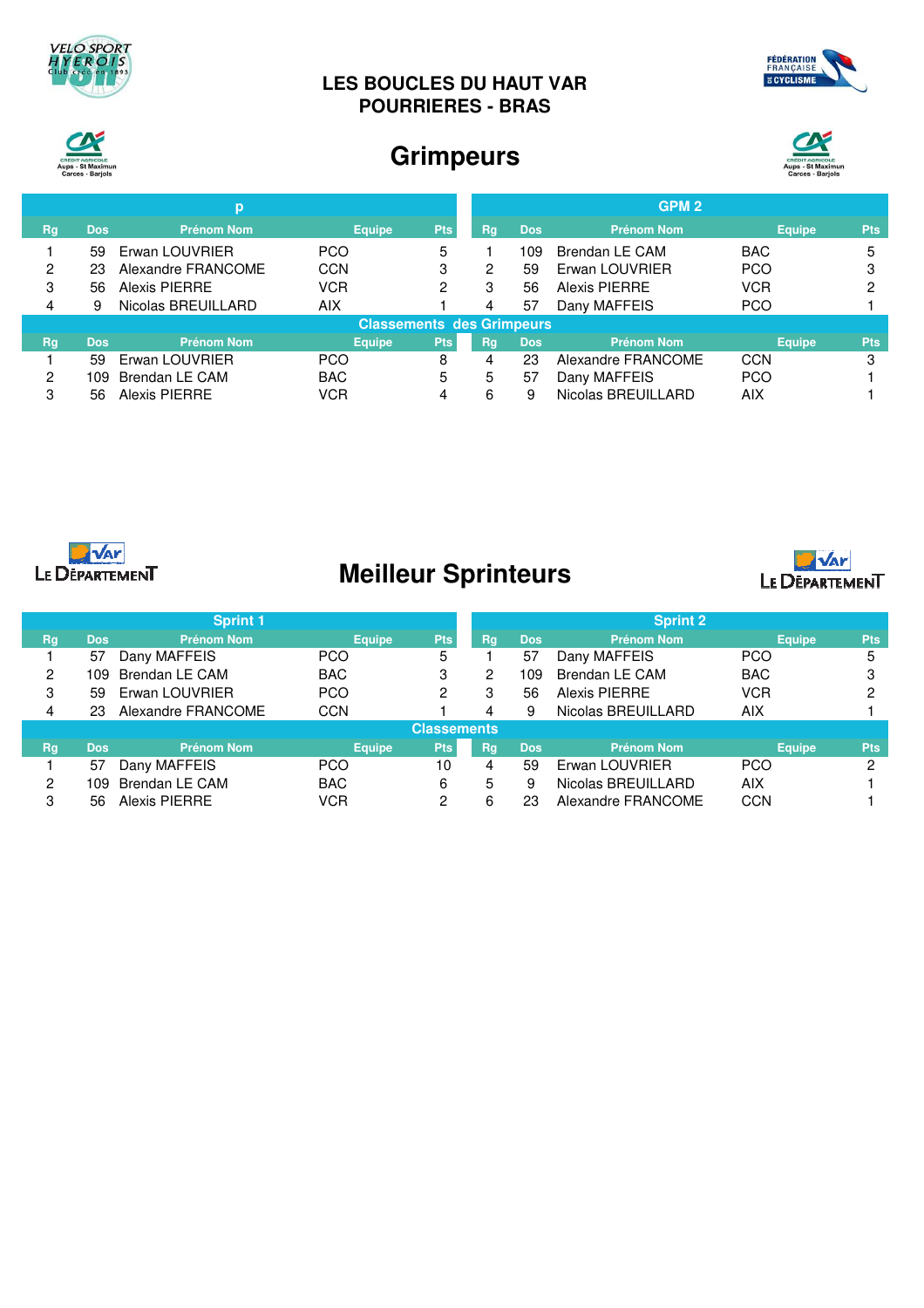

#### **LES BOUCLES DU HAUT VAR POURRIERES - BRAS**



| PI.            | <b>Equipe</b>                                   | Dos        | <b>Coureurs</b><br><b>Nom Prénom</b>               | PI.                           | <b>Place</b> | Nb.<br><b>Coureurs</b> |
|----------------|-------------------------------------------------|------------|----------------------------------------------------|-------------------------------|--------------|------------------------|
|                |                                                 | 14         | <b>ROGER Gabriel</b>                               | 6                             |              |                        |
| 1              | <b>AVC AIX EN PROVENCE</b>                      | 12<br>13   | <b>KONIJN Alexander</b><br><b>RAUS Jerome</b>      | 11<br>27                      | 44           | 3                      |
|                |                                                 | 27         | <b>HANSART Philéas</b>                             | 12                            |              |                        |
| $\overline{c}$ | CYCLO CLUB NOGENT SUR OISE                      |            | <b>PASTOT Vincent</b>                              | 18                            | 67           | 3                      |
|                |                                                 |            | <b>FRANCOME Alexandre</b><br>ROSA Tommaso          | 37<br>10                      |              |                        |
| 3              | CICLISTICA ROSTESE ITALIEN                      |            | LAINO Edoardo                                      | 22                            | 76           | 3                      |
|                |                                                 | 102<br>119 | <b>MAGNUS Henneberg</b><br><b>CHAN TSIN Romain</b> | 44<br>16                      |              |                        |
| 4              | US STE AUSTREBERTHE PAVILLY                     | 120        | CHOPIER Loïc                                       | 26                            | 80           | 3                      |
|                | <b>BARENTIN</b>                                 | 122        | SIMON Yohann                                       | 38                            |              |                        |
| 5              | EC ST ETIENNE                                   | 35<br>32   | <b>LOISY Tanguy</b><br><b>CHAILLAN Emanuel</b>     | 19<br>29                      | 81           | 3                      |
|                |                                                 | 31         | CAILLIAU Taïno                                     | 33                            |              |                        |
| 6              | TEAM BRICQUEBEC COTENTIN                        | 71         | <b>MALLE Nicolas</b>                               | 8                             |              | 3                      |
|                |                                                 | 73<br>74   | <b>MEAL Theo</b><br><b>HEBERT Ambroise</b>         | 36<br>40                      | 84           |                        |
|                |                                                 | 158        | MARASCO Lorenzo                                    | 9                             |              |                        |
| 7              | <b>TEAM MACADAM'S COWBOYS</b>                   | 160<br>161 | PELOQUIN Leonard<br><b>SEMON Loïc</b>              | 31<br>45                      | 85           | 3                      |
|                | <b>SCO DIJON - TEAM MATERIEL</b>                | 37         | KRAEMER Léo                                        | 5                             |              |                        |
| 8              | <b>VELO.COM</b>                                 | 39         | POULARD Baptiste                                   | 15                            | 90           | 3                      |
|                |                                                 | 36<br>144  | <b>BATHIARD Rémy</b><br><b>BODNAR Bastien</b>      | 70<br>23                      |              |                        |
| 9              | UV AUBE                                         | 143        | DE JONCKHEERE Johan                                | 32                            | 98           | 3                      |
|                |                                                 | 142        | <b>AMBERT Nicolas</b>                              | 43                            |              |                        |
| 10             | DUNKERQUE GRAND LITTORAL                        | 170<br>167 | <b>CORDENOS Clément</b><br><b>ANCHAIN Paul</b>     | $\overline{\mathbf{c}}$<br>48 | 99           | 3                      |
|                |                                                 | 168        | <b>BAUDUIN Antoine</b>                             | 49                            |              |                        |
| 11             | <b>VC VAULX EN VELIN</b>                        | 183        | <b>TOURDE Victor</b>                               | 24                            | 117          | 3                      |
|                |                                                 | 179<br>180 | <b>FOURNIER Nicolas</b><br><b>GALOCHE Thomas</b>   | 28<br>65                      |              |                        |
|                |                                                 | 176        | <b>TOUBOUL Steeve</b>                              | 14                            |              |                        |
| 12             | <b>BMC BEZIERS</b>                              | 175<br>174 | <b>DIAZ Alexandre</b><br><b>GAILLARD Florian</b>   | 41<br>71                      | 126          | 3                      |
|                |                                                 | 138        | <b>COLAUT Lilian</b>                               | 30                            |              |                        |
| 13             | CORBAS LYON METROPOLE                           | 137        | <b>MALBREIL Romain</b>                             | 34                            | 128          | 3                      |
|                |                                                 | 139<br>80  | <b>VIAL Gautier</b><br><b>MARIN Julien</b>         | 64<br>13                      |              |                        |
| 14             | <b>CR4C ROANNE</b>                              | 83         | <b>BAUER Mikk</b>                                  | 56                            | 137          | 3                      |
|                |                                                 | 82         | <b>LAYMOND Maxime</b>                              | 68                            |              |                        |
| 15             | <b>AC BISONTINE</b>                             | 19<br>18   | <b>ROLLEE Thibault</b><br><b>WALLIANG Thibault</b> | $\mathbf{1}$<br>21            | 158          | 3                      |
|                |                                                 | 17         | <b>KERVINEN Leevi</b>                              | 136                           |              |                        |
|                | VC ROUEN 76                                     | 56<br>53   | <b>PIERRE Alexis</b>                               | $\overline{4}$                |              | 3                      |
| 16             |                                                 |            | <b>BAUTRAIT Corentin</b><br><b>CARLOT Matéo</b>    | 63<br>95                      | 162          |                        |
|                |                                                 | 50<br>113  | <b>BOTTIN Timo</b>                                 | 46                            |              |                        |
| 17             | SPRINTER NICE METROPOLE                         | 117<br>114 | <b>HAGEN Julien</b><br><b>COLLUCCINI Nicolas</b>   | 52<br>73                      | 171          | 3                      |
|                |                                                 | 60         | ROUSSEL Hugo                                       | $\overline{7}$                |              |                        |
| 18             | <b>PARIS CYCLISTE OLYMPIQUE</b>                 | 63         | MARCOUX Rémi                                       | 79                            | 172          | 3                      |
|                |                                                 | 58<br>96   | <b>LEVON Eliott</b><br>PIERRAT Julien              | 86<br>53                      |              |                        |
| 19             | <b>ASPTT NANCY MEURTHE ET</b><br><b>MOSELLE</b> | 92         | <b>PULLEN Daniel</b>                               | 57                            | 193          | 3                      |
|                |                                                 | 95         | <b>WOZNIAK Szymon</b>                              | 83                            |              |                        |
| 20             | VÉLO CLUB TOURNUS-PASSION                       | 131<br>136 | <b>GANDREY Carl</b><br>JAVOUHEY Clément            | 60<br>61                      | 197          | 3                      |
|                | <b>BOULANGE</b>                                 | 134        | CHANUT Lucas                                       | 76                            |              |                        |
| 21             | <b>OCC ANTIBES</b>                              | 148<br>147 | <b>MOCINI Federico</b><br><b>ROSE Christophe</b>   | 47<br>62                      | 207          | 3                      |
|                |                                                 | 149        | <b>HERER Marek</b>                                 | 98                            |              |                        |
|                |                                                 | 89         | WATTELLE Célestin                                  | 17                            |              |                        |
| 22             | <b>DN OCCITANIE</b>                             | 85<br>87   | <b>BOURE Erwann</b><br><b>VEDEL Gabin</b>          | 66<br>134                     | 217          | 3                      |
|                |                                                 | 125        | <b>BENCHEHIDA Djilali</b>                          | 25                            |              |                        |
| 23             | <b>ISSOIRE CYCLISME COMPETITON</b>              | 129        | <b>SALVY Jules</b>                                 | 80                            | 219          | 3                      |
|                |                                                 | 130<br>1   | STEMPEL Cédric<br>SZIJÁRTÓ Zétény                  | 114<br>42                     |              |                        |
| 24             | UC MONACO                                       | 5          | <b>PEDERSEN Eric</b>                               | 77                            | 223          | 3                      |
|                |                                                 | 6          | MÉSZÁROS Bence                                     | 104                           |              |                        |
| 25             | <b>ES TORIGNI</b>                               | 184<br>189 | <b>CHAUVIN Scott</b><br><b>TUCKER Guy</b>          | 55<br>58                      | 224          | 3                      |
|                |                                                 | 188        | <b>PAVIC Yanis</b>                                 | 111                           |              |                        |
| 26             |                                                 | 64         | <b>BATISTA Camille</b>                             | 3                             |              |                        |
|                | <b>GUIDON CHALETTOIS</b>                        | 66<br>68   | FORESTIER Loïc<br>POLETTO Antoine                  | 115<br>116                    | 234          | 3                      |
|                |                                                 | 112        | NISSAS Joris                                       | 20                            |              |                        |
| 27             | <b>BOURG AIN CYCLISME</b>                       | 108        | <b>KNECHT Noah</b>                                 | 118                           | 257          | 3                      |
|                |                                                 | 109<br>45  | LE CAM Brendan<br><b>MARTIN Louison</b>            | 119<br>90                     |              |                        |
| 28             | CHARVIEU CHAVAGNEUX ISERE<br><b>CYCLISME</b>    | 46         | <b>DUCRET Justin</b>                               | 128                           | 351          | 3                      |
|                |                                                 | 49<br>164  | <b>SOLER Arthur</b><br><b>DUSSAP Valentin</b>      | 133<br>97                     |              |                        |
| 29             | <b>VS HYEROIS</b>                               | 163        | <b>TRABUC Alexis</b>                               | 132                           | 229          | 2                      |
|                |                                                 |            |                                                    |                               |              |                        |
|                |                                                 |            |                                                    |                               |              |                        |
| 30             |                                                 |            |                                                    |                               |              |                        |
|                |                                                 |            |                                                    |                               |              |                        |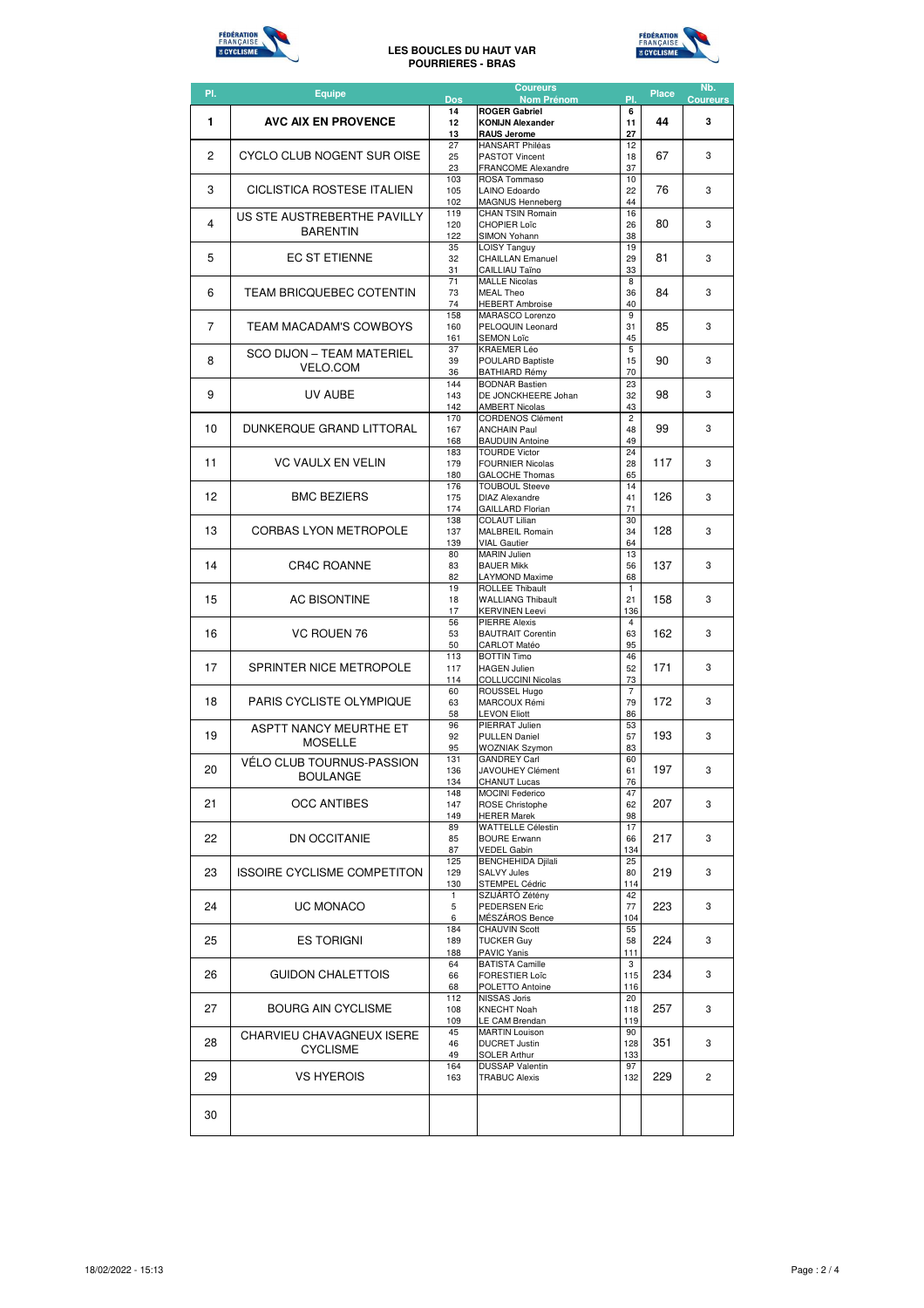



### LES BOUCLES DU HAUT VAR

### POURRIERES - BRAS

### **Tableau D'Honneur**

**Vainqueur POURRIERES BRAS \* ROLLEE Thibault** AC BISONTINE**2ème de l'épreuve 3ème de l'épreuve**

**\* CORDENOS Clément BATISTA Camille** DUNKERQUE GRAND LITTORAL GUIDON CHALETTOIS **Grimpeurs Meilleur Sprinteurs VAY** LE DEPARTEMENT Aups - St Maximun<br>Carces - Barjols **LOUVRIER Erwan MAFFEIS Dany** PARIS CYCLISTE OLYMPIQUE PARIS CYCLISTE OLYMPIQUE **Régional Meilleur Jeune** Groupama  $O<sub>CO</sub>$ Aups - Riez **ROGER Gabriel ROLLEE Thibault** AVC AIX EN PROVENCE AC BISONTINE **Meilleure Equipe du Jour**

**AVC AIX EN PROVENCE**



**Classements & Résultats:** http://www.stsport.fr